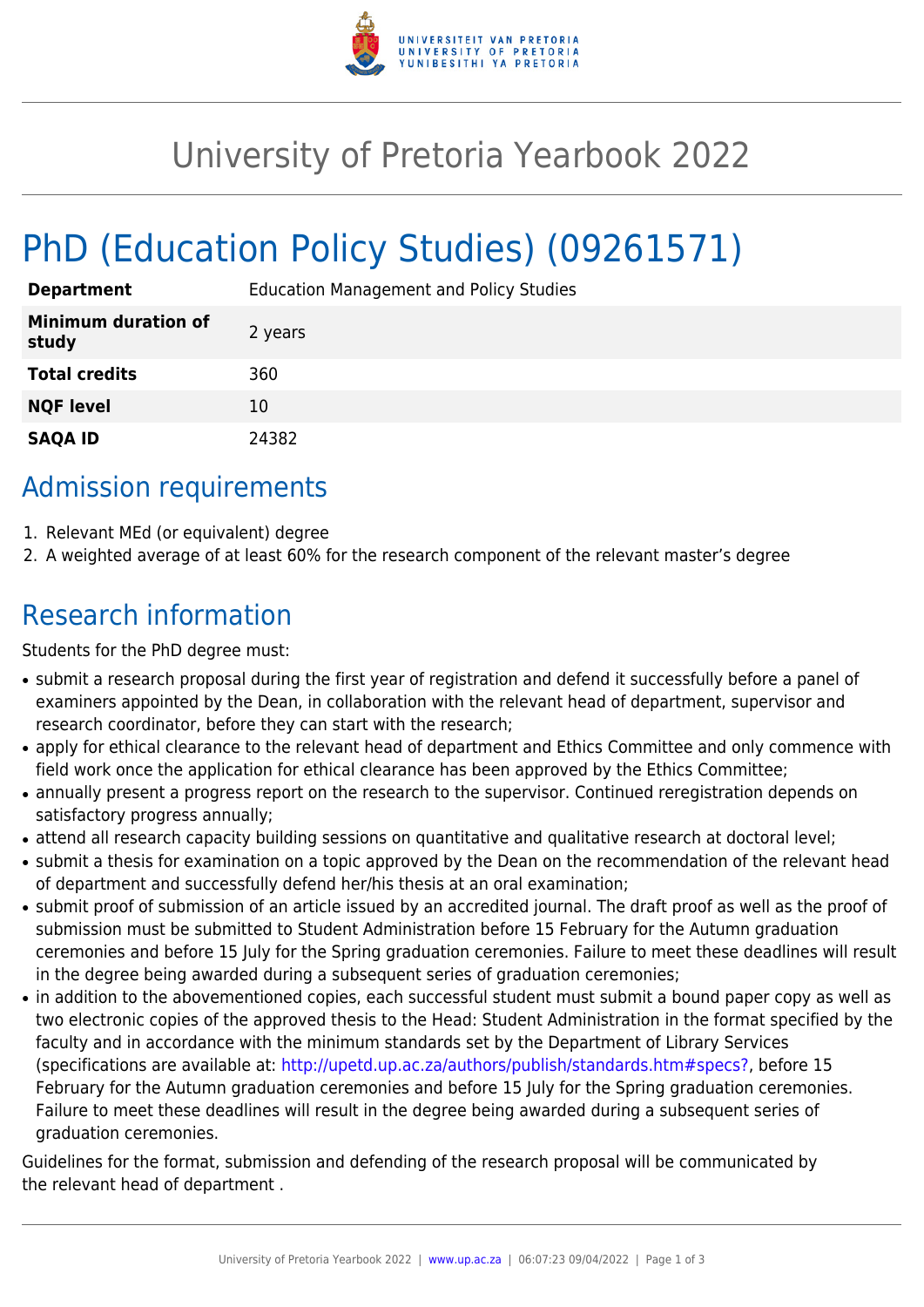

## Curriculum: Year 1

**Minimum credits: 360**

#### **Core modules**

[Thesis: Education policy studies 995](https://www.up.ac.za/parents/yearbooks/2022/modules/view/OWB 995) (OWB 995) - Credits: 360.00